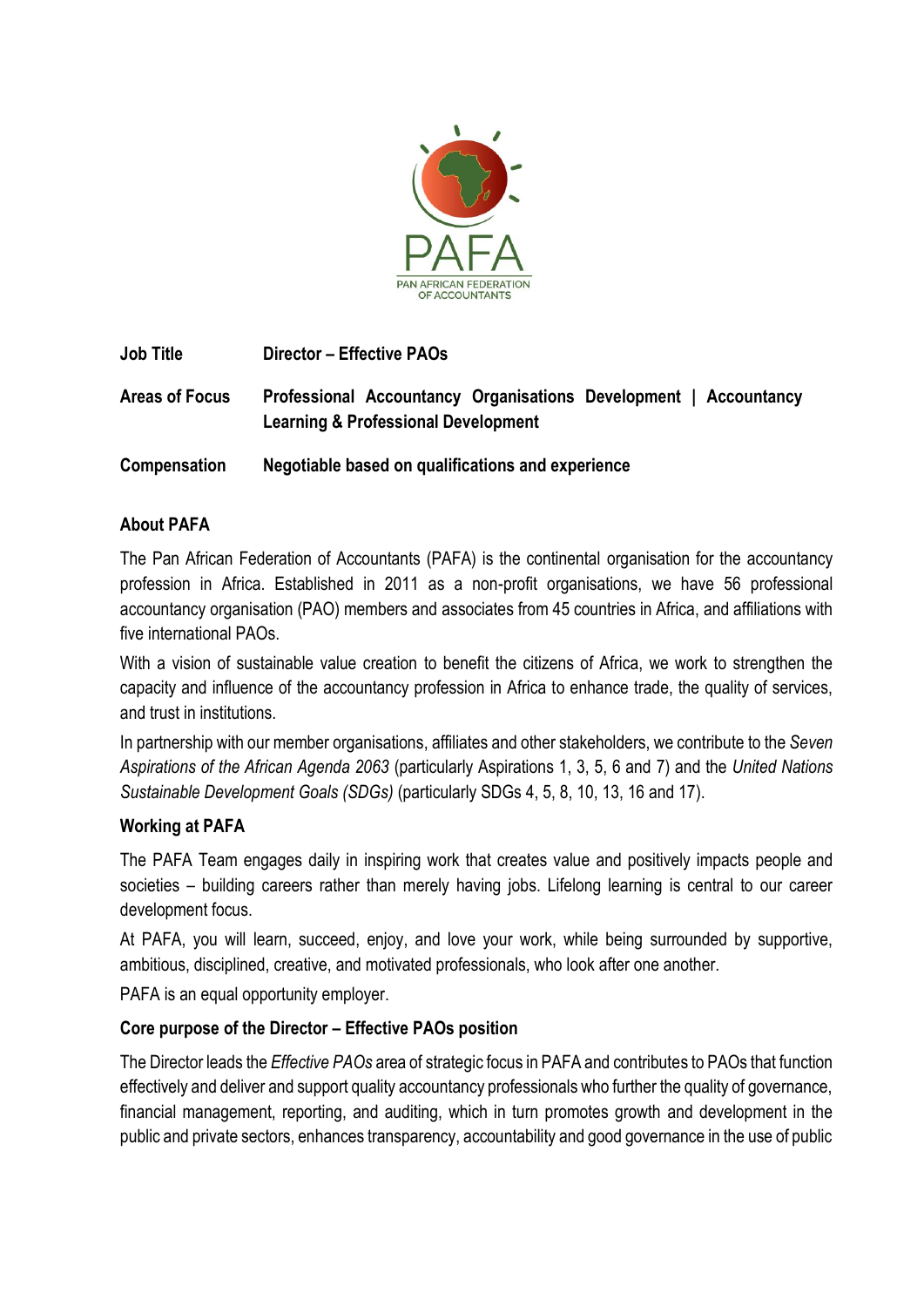resources, improves the design and delivery of vital public services, enhances the effectiveness of development assistance, and attracts foreign direct investment.

### **Key performance areas and job responsibilities**

- Stay abreast of developments in the accountancy profession globally and in Africa, and contribute to the PAFA [strategy,](https://pafaafrica.sharepoint.com/:b:/g/EbSWgcwmTOpAv_ftcwxyLrMBLp34rQzG06d8UsJeRgcB9g?e=y83kkF) risk assessment, plan [and budget,](https://pafaafrica.sharepoint.com/:b:/g/EfE1tVurD4xHnZArIHxa9WYByKb31CshOKa2Q7_W7wspWQ?e=2DwqMz) and to stakeholder engagement
- Develop the activity plans and budgets for the *Effective PAO* area of strategic focus and take the actions necessary to implement them in a timely, economical, efficient, and effective manner being sensitive to the diverse needs and uniquities of professional accountancy organisations; and report on progress against plans, budgets, risk management, and KPIs
- Advocate for greater transparency, accountability, and good governance in the public sector and oversee PAFA's engagement with the African Professionalisation Initiative
- Promote the services rendered under the *Effective PAO* area of strategic focus to ensure they are utilised, and their intended outcomes / impacts are realised
- Establish, maintain and harness strong relations with PAFA member organisations and other key stakeholders to advance the implementation of the activity plans; manage relevant existing Memoranda of Understanding and identify and pursue opportunities for new MOUs
- Establish, maintain and harness strong relations with development partners and donor organisations and secure funding for the development of the accountancy profession in Africa
- Establish and maintain the policies, procedures, processes and systems necessary to achieve transparency, accountability and good governance in the management of any development partner or donor organisation funding
- Develop speeches / presentation for the PAFA Leadership; represent PAFA on relevant national, regional, and international platforms as requested by the CEO
- Lead, guide, and grow staff in the *Effective PAO* area of strategic focus

### **Professional qualification**

Registered as a Professional Accountant/Auditor at a relevant professional body or equivalent that is a Member or Associate of PAFA or IFAC

### **Experience**

- At least five years in a leadership position with a track record of successfully championing change
- At least five years of engagement with PAOs in Africa
- Experience in building effective PAOs, including accountancy learning & development
- Experience in PFM would be an advantage